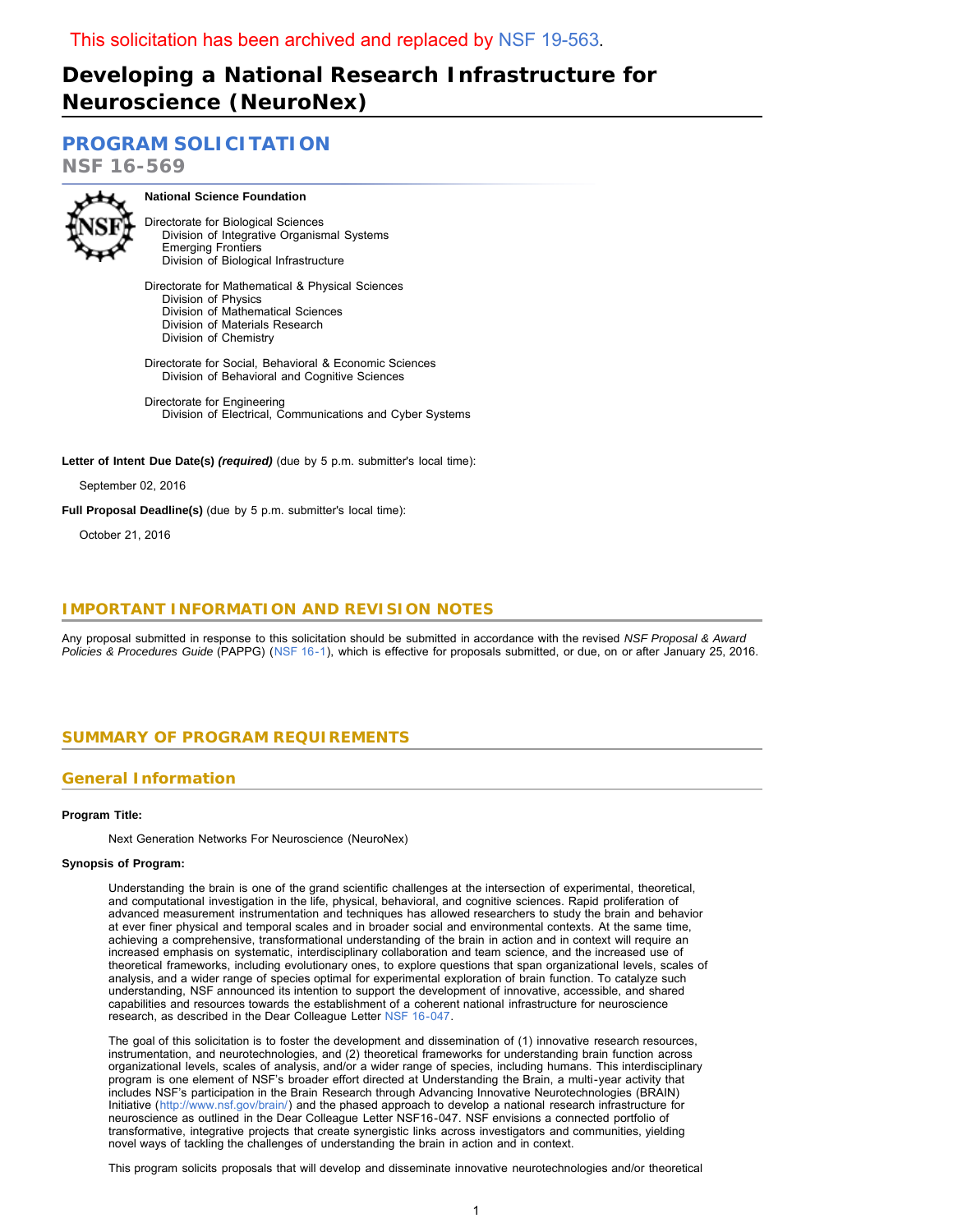frameworks that will transform our understanding of the linkages between neural activity and cognition and behavior across different systems, environments, and species, while also providing an avenue for widespread dissemination of these technologies and theoretical frameworks as well as broad training opportunities.

#### **Cognizant Program Officer(s):**

*Please note that the following information is current at the time of publishing. See program website for any updates to the points of contact.*

- Edda Thiels, BIO/IOS, telephone: (703) 292-8167, email: [ETHIELS@nsf.gov](mailto:ETHIELS@nsf.gov)
- Sridhar Raghavachari, BIO/IOS, telephone: (703) 292-4845, email: [sraghava@nsf.gov](mailto:sraghava@nsf.gov)
- Reed S. Beaman, BIO/DBI, telephone: (703) 292-7163, email: [rsbeaman@nsf.gov](mailto:rsbeaman@nsf.gov)
- Krastan B. Blagoev, MPS/PHY, telephone: (703) 292-4666, email: [kblagoev@nsf.gov](mailto:kblagoev@nsf.gov)
- Mary Ann Horn, MPS/DMS, telephone: (703) 292-4879, email: [mhorn@nsf.gov](mailto:mhorn@nsf.gov)
- Christopher Sanford, BIO/DBI, telephone: (703) 292-2209, email: [csanford@nsf.gov](mailto:csanford@nsf.gov)
- Nandini Kannan, MPS/DMS, telephone: (703) 292-8104, email: [nakannan@nsf.gov](mailto:nakannan@nsf.gov)
- David A. Rockcliffe, MPS/CHE, telephone: (703) 292-7123, email: [drockcli@nsf.gov](mailto:drockcli@nsf.gov)
- Aleksandr L. Simonian, MPS/DMR, telephone: (703) 292-2191, email: [asimonia@nsf.gov](mailto:asimonia@nsf.gov)
- Mona Zaghloul,ENG/ECCS, telephone: (703) 292-8339, email: [mzaghlou@nsf.gov](mailto:mzaghlou@nsf.gov)
- Alumit Ishai, SBE/BCS, telephone: (703) 292-5145, email: [aishai@nsf.gov](mailto:aishai@nsf.gov)

#### **Applicable Catalog of Federal Domestic Assistance (CFDA) Number(s):**

- 47.041 --- Engineering
- 47.049 --- Mathematical and Physical Sciences
- 47.074 --- Biological Sciences
- 47.075 --- Social Behavioral and Economic Sciences

### **Award Information**

**Anticipated Type of Award:** Standard Grant or Continuing Grant or Cooperative Agreement

#### **Estimated Number of Awards:** 10 to 15

Up to 15 awards.

**Anticipated Funding Amount:** \$16,000,000 to \$30,000,000

The typical award size is expected to range from \$500K to \$2M/year, depending on the project size and scope and the availability of funds. Awards are expected to be three to five years in duration.

# **Eligibility Information**

#### **Who May Submit Proposals:**

The categories of proposers eligible to submit proposals to the National Science Foundation are identified in the Grant Proposal Guide, Chapter I, Section E.

#### **Who May Serve as PI:**

There are no restrictions or limits.

#### **Limit on Number of Proposals per Organization:**

There are no restrictions or limits.

**Limit on Number of Proposals per PI or Co-PI:** 1

# **Proposal Preparation and Submission Instructions**

#### **A. Proposal Preparation Instructions**

- **Letters of Intent:** Submission of Letters of Intent is required. Please see the full text of this solicitation for further information.
- **Preliminary Proposal Submission:** Not required
- **Full Proposals:**
	- Full Proposals submitted via FastLane: NSF Proposal and Award Policies and Procedures Guide, Part I: Grant Proposal Guide (GPG) Guidelines apply. The complete text of the GPG is available electronically on the NSF website at: http://www.nsf.gov/publications/pub\_summ.jsp?ods\_key=gpg
	- Full Proposals submitted via Grants.gov: NSF Grants.gov Application Guide: A Guide for the Preparation and Submission of NSF Applications via Grants.gov Guidelines apply (Note: The NSF Grants.gov Application Guide is available on the Grants.gov website and on the NSF website at: [http://www.nsf.gov/publications/pub\\_summ.jsp?](http://www.nsf.gov/publications/pub_summ.jsp?ods_key=grantsgovguide)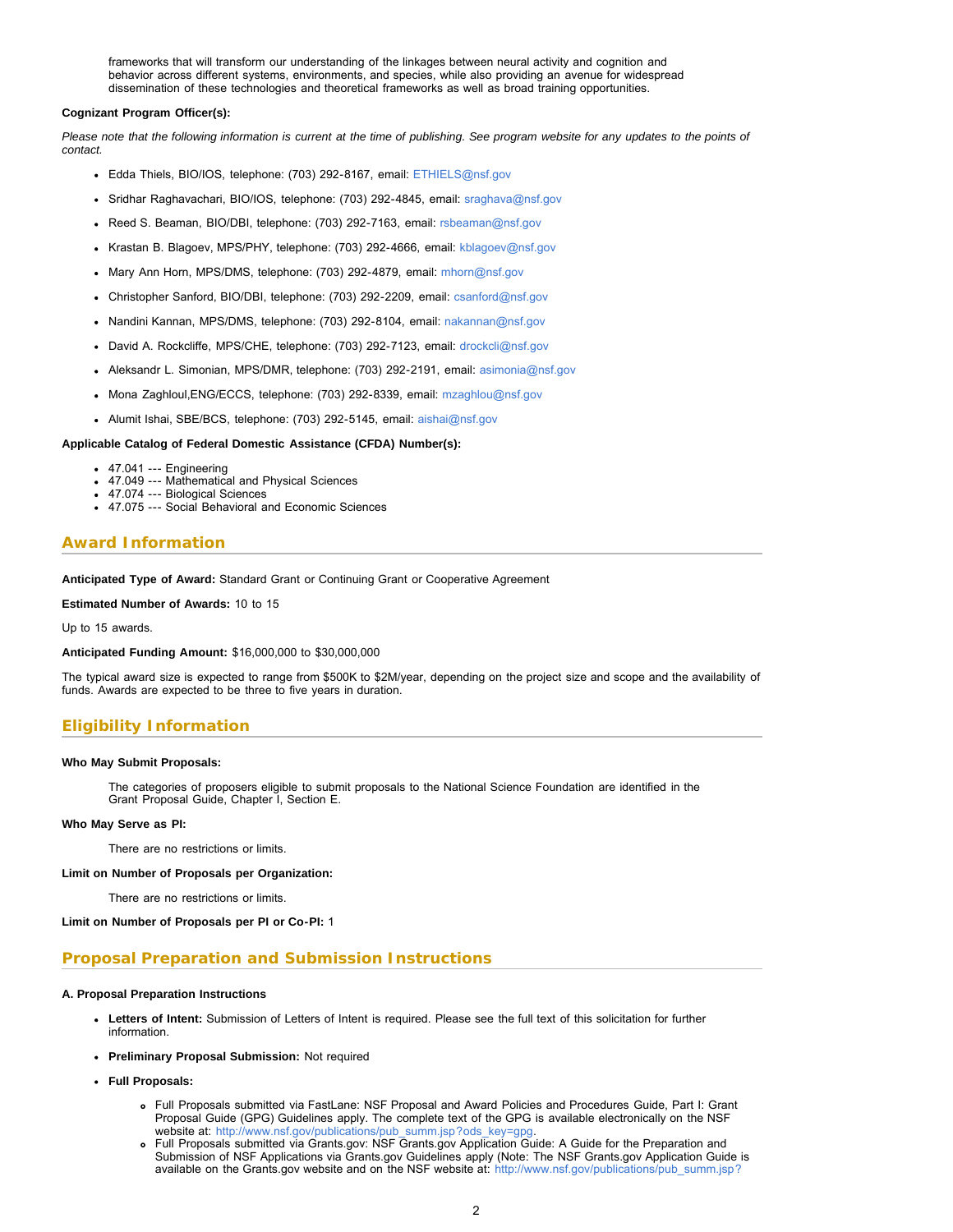[ods\\_key=grantsgovguide\)](http://www.nsf.gov/publications/pub_summ.jsp?ods_key=grantsgovguide)

### **B. Budgetary Information**

**Cost Sharing Requirements:**

Inclusion of voluntary committed cost sharing is prohibited.

**Indirect Cost (F&A) Limitations:**

Not Applicable

**Other Budgetary Limitations:**

Not Applicable

### **C. Due Dates**

**Letter of Intent Due Date(s)** *(required)* (due by 5 p.m. submitter's local time):

September 02, 2016

**Full Proposal Deadline(s)** (due by 5 p.m. submitter's local time):

October 21, 2016

# **Proposal Review Information Criteria**

### **Merit Review Criteria:**

National Science Board approved criteria. Additional merit review considerations apply. Please see the full text of this solicitation for further information.

# **Award Administration Information**

### **Award Conditions:**

Additional award conditions apply. Please see the full text of this solicitation for further information.

### **Reporting Requirements:**

<span id="page-2-0"></span>Standard NSF reporting requirements apply.

# **TABLE OF CONTENTS**

### **[Summary of Program Requirements](#page-0-0)**

- I. **[Introduction](#page-2-1)**
- II. **[Program Description](#page-3-0)**
- III. **[Award Information](#page-4-0)**
- IV. **[Eligibility Information](#page-4-1)**
- V. **[Proposal Preparation and Submission Instructions](#page-4-2)**
	- A. [Proposal Preparation Instructions](#page-4-2)
	- B. [Budgetary Information](#page-6-0)
	- C. [Due Dates](#page-6-1) D. [FastLane/Grants.gov Requirements](#page-6-2)
- VI. **[NSF Proposal Processing and Review Procedures](#page-7-0)**
	- A. [Merit Review Principles and Criteria](#page-7-1)
	- B. [Review and Selection Process](#page-8-0)
- VII. **[Award Administration Information](#page-9-0)**
	- A. [Notification of the Award](#page-9-1)
	- B. [Award Conditions](#page-9-2)
	- C. [Reporting Requirements](#page-9-3)
- VIII. **[Agency Contacts](#page-9-4)**
- <span id="page-2-1"></span>IX. **[Other Information](#page-10-0)**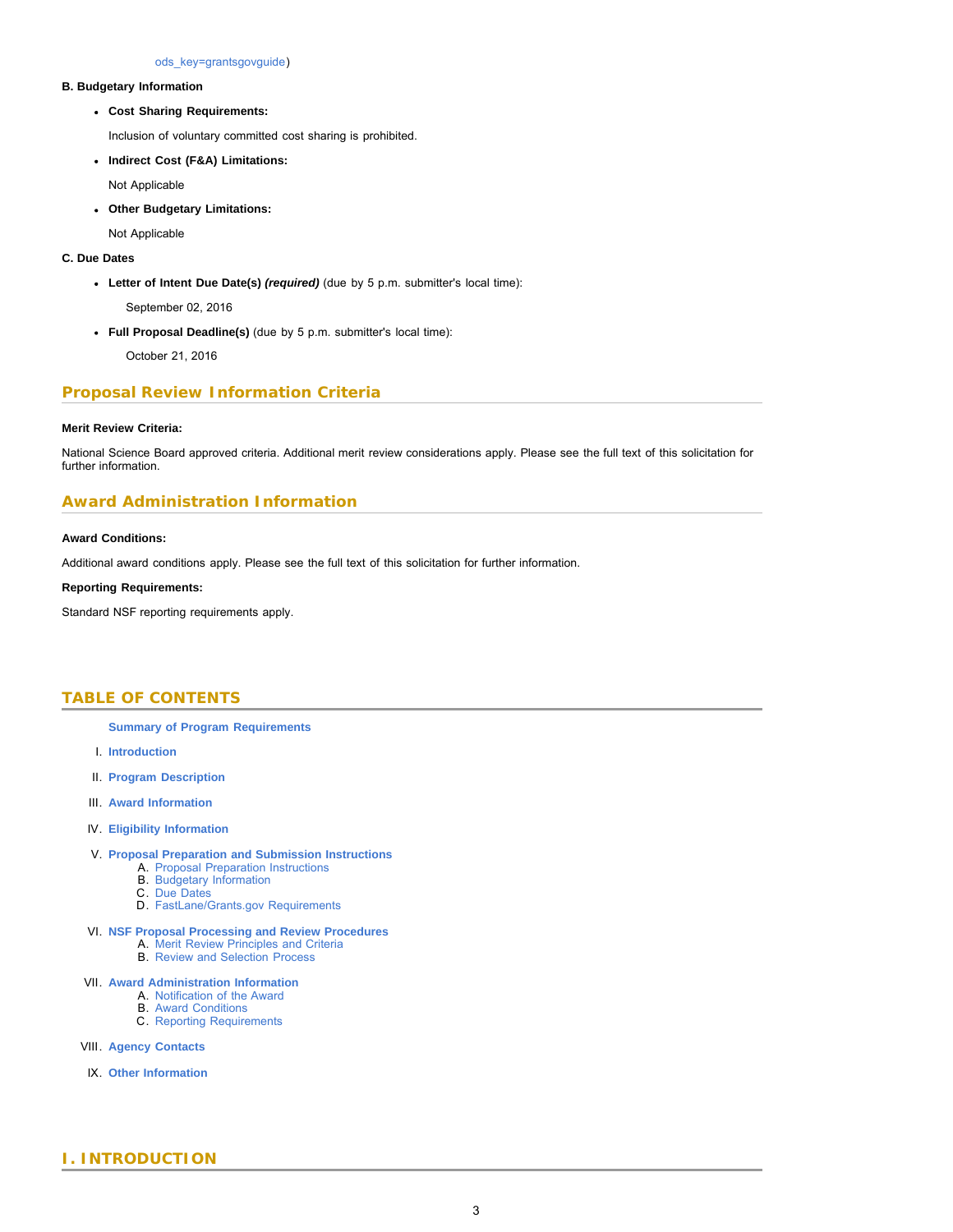Understanding the brain is one of the grand scientific challenges at the intersection of experimental, theoretical, and computational investigation in the life, physical, behavioral, and cognitive sciences. Rapid proliferation of advanced measurement instrumentation and techniques has allowed researchers to study the brain and behavior at ever finer physical and temporal scales and in broader social and environmental contexts. At the same time, achieving a comprehensive, transformational understanding of the brain in action and in context will require an increased emphasis on systematic, interdisciplinary collaboration and team science, and the increased use of theoretical and evolutionary frameworks to explore questions that span organizational levels, scales of analysis, and a wider range of species optimal for experimental exploration of brain function, including humans. To catalyze such understanding, NSF announced its intention to support the development of innovative, accessible, and shared capabilities and resources towards the establishment of a coherent national infrastructure for neuroscience research, as described in the Dear Colleague Letter [NSF 16-047](http://www.nsf.gov/pubs/2016/nsf16047/nsf16047.jsp).

This specific activity, **NeuroNex**, calls for proposals addressing fundamental questions in neuroscience and cognitive science that by their nature require the convergence of multiple disciplines to answer. Through NeuroNex, NSF seeks to support groups of investigators with a wide variety of disciplinary backgrounds to work together at the *nexus* of their respective fields to accelerate our understanding of brain function across the phylogenetic spectrum.

This solicitation aims to support highly interdisciplinary teams of investigators for two types of activities: (1) neurotechnology hubs to develop, institutionalize, and disseminate the use of innovative brain technologies by investigators studying brain structure and function in diverse species, and/or (2) theory teams to foster theoretical approaches that have the potential to reveal the neural underpinnings of behavior and cognition across organizational levels, scales of analysis, and/or a range of species, including humans.

### <span id="page-3-0"></span>**II. PROGRAM DESCRIPTION**

The goal of this solicitation is to support the establishment of neuroscience research hubs and teams of theorists that will catalyze our integrative understanding of brain structure and function. NeuroNex will play a central role in coordinating team science driving the development, enhancement, and integration of theory, technologies, and resources that can be rapidly disseminated. Toward that end, NSF is requesting proposals from (1) teams of investigators to establish neurotechnology hubs to develop and disseminate innovative neurotechnologies, and (2) theory teams to advance theoretical approaches to neuroscience problems, exploring the relationship between neural activity and cognition and behavior in complex organisms and environments. Successful projects will bring together diverse groups of scientists to promote research and community engagement, leading to cutting-edge neuroscience while fostering a vibrant environment at all levels from students to senior investigators.

#### 1. Neurotechnology Hubs:

As part of the BRAIN Initiative, NSF and other Federal agencies have invested in the development of technologies that have the potential to accelerate significantly exploration of the brain, its structure and its function. Proposals in response to this solicitation should leverage existing technology resources and investments where possible. Collectively, technology hubs will be expected to represent an "ecosystem" of methodologies, instrumentation, hardware, software, data resources, and expertise that will enable rapid dissemination and accessibility of neurotechnologies to the research community. To realize the full potential of innovative neurotechnologies, a successful hub must have a cogent plan for technology development, adaptation and refinement of these neurotechnologies for their deployment in diverse species and/or environments, and enabling disparate research communities through training, widespread dissemination, and resource-sharing.

Proposals must lay out the immediate or near-term need for the proposed neurotechnology and demonstrate scalability to serve a substantial and expandable number of users. The effort targeted by a Neurotechnology Hub award is up to a level roughly comparable to: summer support for two to four investigators with complementary expertise; two to four graduate students; two to four senior personnel (including post-doctoral researchers, software developers, and staff); and their collective research needs (e.g., materials, supplies, travel) for three to five years. The integrative contributions of a Neurotechnology Hub team should clearly be greater than the sum of the contributions of each individual member of the team.

Potential projects of interest could include, but are not limited to:

- Technologies for linking large-scale temporal activity maps of neural circuits to quantifiable behavioral paradigms,
- Novel instrumentation that improves current technologies to determine circuit connectivity and neural activity,
- Tools for identifying functional populations of neuronal and glial cells,
- Systems biology approaches to mark neural activity with fine temporal and spatial granularity for reconstruction, visualization and manipulation,
- Tools to provide high-speed generation of anatomical/functional brain maps across phylogeny,
- Tools to manipulate the activity of identified neural circuits during quantifiable behaviors,
- Tools for linking large-scale activity maps of neural circuitry to cognitive processes, and
- Technologies for understanding modulation in neural activity as a function of realistic, complex environments.

Proposals requesting primarily support for the development and maintenance of core facilities will be returned without review.

### 2. Theory Teams:

Understanding the relation between neural activity and behavioral outcomes requires an understanding of the algorithms and mechanisms that govern information processing within a circuit and between interacting circuits in the brain as a whole, with consideration of interrelationships among cognition, behavior, and social interactions, ideally in natural settings. Formal and normative theories, drawing on insights from a variety of disciplines, have the potential to elucidate how complex cognition and behavior relate to the activity of neural circuits at multiple scales. Such theoretical frameworks have the predictive power to inform the design and collection of data and form testable hypotheses. Statistical approaches based on such normative models can further be utilized to support or refute hypotheses from the formal analysis of data. However, the need for formal theories goes beyond current experimental imperatives. The goal of this track is to promote the development of sufficiently general theories that have the potential to enable ways of inferring neural, circuit and behavioral dynamics in a manner not currently imagined. NSF recognizes that such advances may require the collective endeavor of teams of researchers, working in concert with experimentalists. The advantages of pooled insights, complementary expertise, diverse points of view, and shared tasks make a successful research team more than the sum of its parts.

Theory Team awards will support groups of researchers who will advance theoretical approaches to neuroscience problems. Proposals must articulate how the team will advance theoretical (including evolutionary) frameworks in neuroscience, and enhance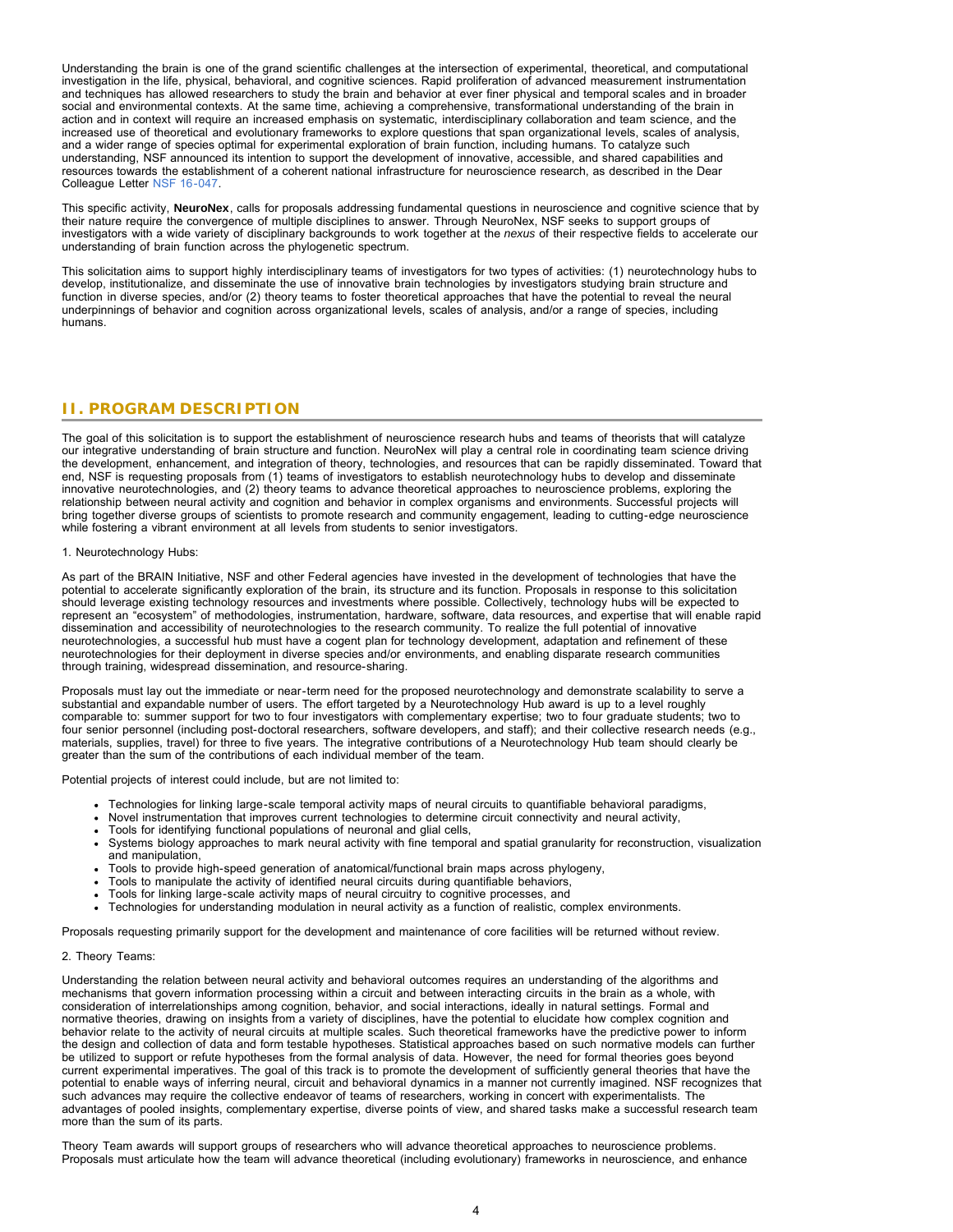integration of analyzed data across temporal, spatial, and/or biological scales of analysis. The effort targeted by a Theory Team award is up to a level roughly comparable to: summer support for two to four investigators with complementary expertise; two to four graduate students; four to six senior personnel (including post-doctoral researchers, software developers, and staff); and their collective research needs (e.g. materials, supplies, travel) for three years. The integrative contributions of a Theory Team should clearly be greater than the sum of the contributions of each individual member of the team.

Proposals must articulate how the team will advance theoretical (including evolutionary) frameworks in neuroscience, and enhance integration of analyzed data across temporal, spatial, behavioral, social and/or biological scales of analysis. Theory team proposals must identify, but not necessarily include, experimentalists who will work with theorists to test, validate, or model theories proposed.

Successful technology hub or theory team proposals must have a synergy or value-added rationale that justifies the team while advancing neuroscience beyond what is possible by single investigators through enabling team approaches to critical problems in neuroscience. Maximum flexibility in the design of hubs funded through this program is essential, so the specific organization of the hub is left to the creativity of the principal investigators. Proposals to the program will be judged by the two standard NSF criteria of intellectual merit and broader impact. In addition to these criteria, major deciding factors in determining whether the hub qualifies for funding are the scientific goals, synergy, and value added that justifies this relatively large-scale support (see Additional Solicitation Specific Review Criteria section)

### <span id="page-4-0"></span>**III. AWARD INFORMATION**

<span id="page-4-1"></span>Approximately \$16-30 million will be made available in FY 2017 to support an estimated 10 to 15 awards. Estimated program budget, number of awards, and average award size and duration are subject to the availability of funds.

# **IV. ELIGIBILITY INFORMATION**

#### **Who May Submit Proposals:**

The categories of proposers eligible to submit proposals to the National Science Foundation are identified in the Grant Proposal Guide, Chapter I, Section E.

#### **Who May Serve as PI:**

There are no restrictions or limits.

#### **Limit on Number of Proposals per Organization:**

There are no restrictions or limits.

**Limit on Number of Proposals per PI or Co-PI:** 1

### **Additional Eligibility Info:**

All proposals (Neurotechnology Hubs and Theory Teams) must include at least two investigators, in order to bring deep, complementary expertise to challenging interdisciplinary problems.

# <span id="page-4-2"></span>**V. PROPOSAL PREPARATION AND SUBMISSION INSTRUCTIONS**

# **A. Proposal Preparation Instructions**

### **Letters of Intent** *(required)*:

Potential proposers may not submit a proposal without first submitting a corresponding FastLane Letter of Intent (LOI), compliant with the instructions below, by the LOI deadline. Submission of multiple Letters of Intent by a Project PI is not allowed.

Submitting a LOI does not oblige potential proposers to submit a full proposal. For planned collaborative proposals, a single LOI should be submitted by the lead institution only. LOIs are not subject to merit review, but are used for internal planning purposes. Investigators should not expect to receive any feedback on their LOIs. There is no limit on the number of LOIs from any given institution.

Each letter of intent must include the following information:

- 1. In the Project PI and Senior Project Personnel sections, list the full names and institutional affiliations for all PIs, Co-PIs, and senior personnel on the project, including all collaborative proposals and subawardees. The point of contact for NSF inquiries must be the same as the project PI, with the project PI's e-mail address.
- 2. In the Participating Organizations section, list all of the institutions involved in the project.
- 3. In the "Synopsis" data field, provide a synopsis that describes the work in sufficient detail to permit an appropriate selection of potential reviewers. Be sure to specify whether a proposal for a technology hub, a theory team or combined technology/theory hub will be submitted. (limit: 2500 characters, including spaces)
- 4. What are the distinct areas of expertise, research approaches, or disciplines represented by the investigator team, and how is that evident (e.g., via training histories, departmental affiliations, publication or presentation venues)? (limit: 255 characters, including spaces)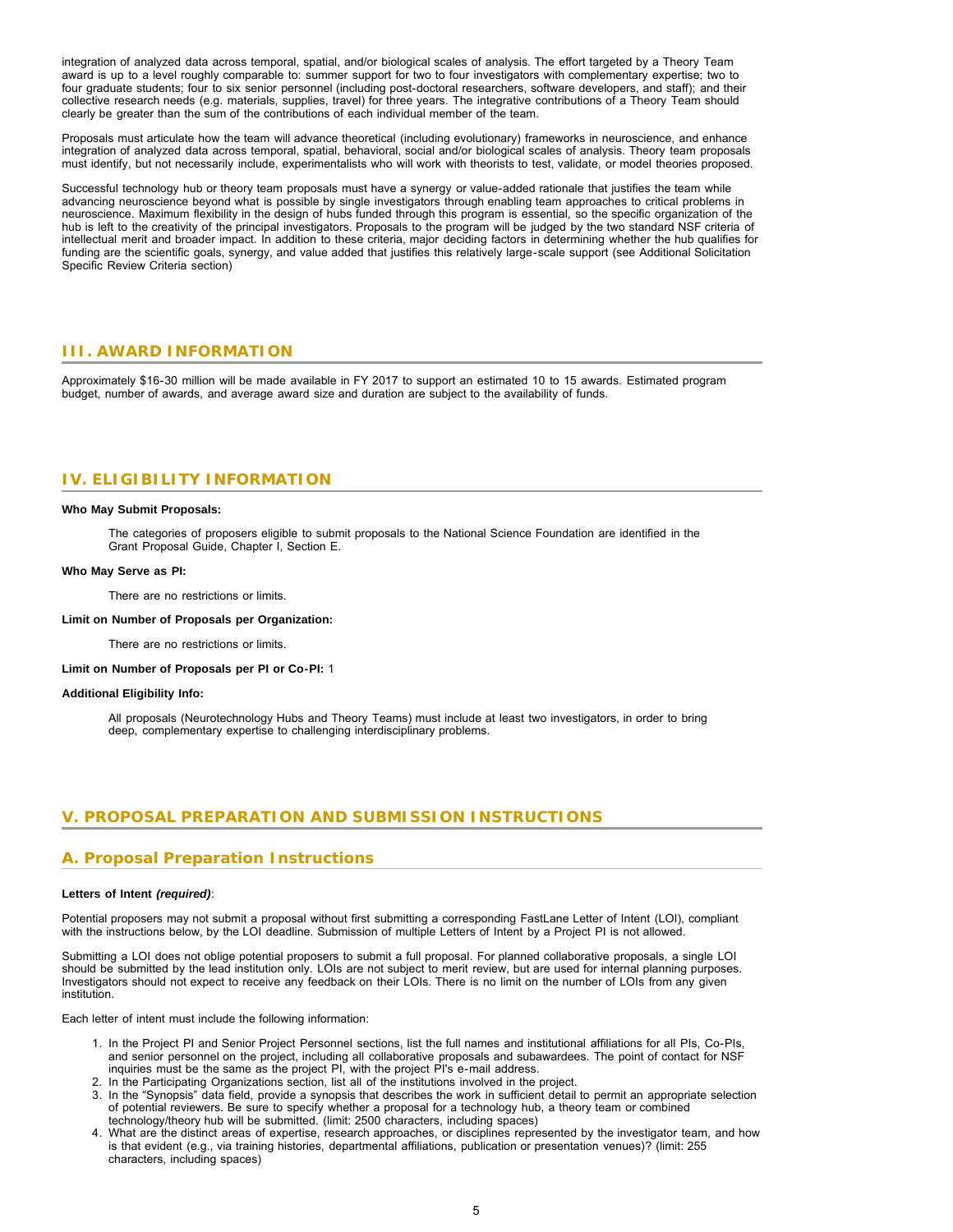Upon successful submission of the Letter of Intent by the Sponsored Projects Office, please save a PDF copy of the submitted LOI, for use in the Full Proposal submission.

#### **Letter of Intent Preparation Instructions**:

When submitting a Letter of Intent through FastLane in response to this Program Solicitation please note the conditions outlined below:

- Submission by an Authorized Organizational Representative (AOR) is required when submitting Letters of Intent.
- A Minimum of 0 and Maximum of 4 Other Senior Project Personnel are allowed
- A Minimum of 0 and Maximum of 5 Other Participating Organizations are allowed Expertise, Research Approaches, or Disciplines is required when submitting Letters of Intent
- Submission of multiple Letters of Intent is not allowed

**Full Proposal Preparation Instructions**: Proposers may opt to submit proposals in response to this Program Solicitation via Grants.gov or via the NSF FastLane system.

- Full proposals submitted via FastLane: Proposals submitted in response to this program solicitation should be prepared and submitted in accordance with the general guidelines contained in the NSF Grant Proposal Guide (GPG). The complete text of the GPG is available electronically on the NSF website at: [http://www.nsf.gov/publications/pub\\_summ.jsp?ods\\_key=gpg.](http://www.nsf.gov/publications/pub_summ.jsp?ods_key=gpg) Paper copies of the GPG may be obtained from the NSF Publications Clearinghouse, telephone (703) 292-7827 or by email from [nsfpubs@nsf.gov.](mailto:nsfpubs@nsf.gov) Proposers are reminded to identify this program solicitation number in the program solicitation block on the NSF Cover Sheet For Proposal to the National Science Foundation. Compliance with this requirement is critical to determining the relevant proposal processing guidelines. Failure to submit this information may delay processing.
- Full proposals submitted via Grants.gov: Proposals submitted in response to this program solicitation via Grants.gov should be prepared and submitted in accordance with the NSF Grants.gov Application Guide: A Guide for the Preparation and Submission of NSF Applications via Grants.gov. The complete text of the NSF Grants.gov Application Guide is available on the Grants.gov website and on the NSF website at: ([http://www.nsf.gov/publications/pub\\_summ.jsp?](http://www.nsf.gov/publications/pub_summ.jsp?ods_key=grantsgovguide) [ods\\_key=grantsgovguide\)](http://www.nsf.gov/publications/pub_summ.jsp?ods_key=grantsgovguide). To obtain copies of the Application Guide and Application Forms Package, click on the Apply tab on the Grants.gov site, then click on the Apply Step 1: Download a Grant Application Package and Application Instructions link and enter the funding opportunity number, (the program solicitation number without the NSF prefix) and press the Download Package button. Paper copies of the Grants.gov Application Guide also may be obtained from the NSF Publications Clearinghouse, telephone (703) 292-7827 or by e-mail from [nsfpubs@nsf.gov.](mailto:nsfpubs@nsf.gov)

In determining which method to utilize in the electronic preparation and submission of the proposal, please note the following:

Collaborative Proposals. All collaborative proposals submitted as separate submissions from multiple organizations must be submitted via the NSF FastLane system. Chapter II, Section D.5 of the Grant Proposal Guide provides additional information on collaborative proposals.

See Chapter II.C.2 of the [GPG](http://www.nsf.gov/publications/pub_summ.jsp?ods_key=gpg) for guidance on the required sections of a full research proposal submitted to NSF. Please note that the proposal preparation instructions provided in this program solicitation may deviate from the GPG instructions.

Except as modified below, proposals should be prepared in accordance with the guidelines in the NSF Grant Proposal Guide or Grants.gov Application Guide.

All proposals submitted to this program solicitation must submit a **Coordination Plan**. Up to two additional pages are permitted in the **Project Description** for the **Coordination Plan**, for a maximum of 17 pages total. The **Coordination Plan** must include: 1) the specific roles of the collaborating PIs, Co-PIs, other Senior Personnel and paid consultants at all organizations involved; 2) how the project will be managed across institutions and disciplines; 3) identification of the specific coordination mechanisms that will enable cross-institution and/or cross-discipline scientific integration (e.g., workshops, graduate student exchange, project meetings at conferences, use of videoconferencing and other communication tools, software repositories, etc.), and 4) specific references to the budget line items that support these coordination mechanisms.

The **Budget** should include travel funds for the PIs to attend Awardee meetings with NeuroNex and other BRAIN Initiative awardees and NSF staff.

### **Supplementary Documents (see guidance in the NSF Grant Proposal Guide)**

All proposals submitted to the National Science Foundation now require a **Data Management Plan** (**DMP**) submitted as a Supplementary Document (see NSF Grant Proposal Guide, Chapter II.C.2.j). The **DMP** (2 pages) should specifically address the following points in up to two pages:

- Description and significance of the data, software, code bases, stimuli, models, or other resources, including their quality, scientific importance, structure, format, and scale,
- Plan for resource preparation and deployment, including technical plans, metadata and documentation, and
- Relationship to similar data or other resources and relevant standards.

Further guidance for DMPs can be found on the BIO website: <http://www.nsf.gov/bio/biodmp.jsp>

Proposals requesting support for Post-doctoral researchers must include a **Postdoctoral Mentoring Plan** as Supplementary Documents (see NSF GPG Chapter II.C.2.j for guidance). See the NSF Grant Proposal Guide for additional supplementary documents that may be applicable to a particular proposal.

#### **Additional Required Supplementary Documents**

As stated in the Synopsis of this Program Solicitation, the goal of this solicitation is to foster the development and dissemination of innovative research resources, instrumentation, neurotechnologies, and theoretical and evolutionary frameworks for understanding brain function across organizational levels, scales of study, and a range of species. Therefore, all Neurotechnology Hub proposals must include a **Resource Sharing Plan** submitted as a Supplementary Document (2 pages) that addresses the following points:

- Anticipated range of uses of the proposed neurotechnologies and theories for research and education in neuroscience and other fields,
- Coordination with related available resources and infrastructure, and potential for integration with such resources,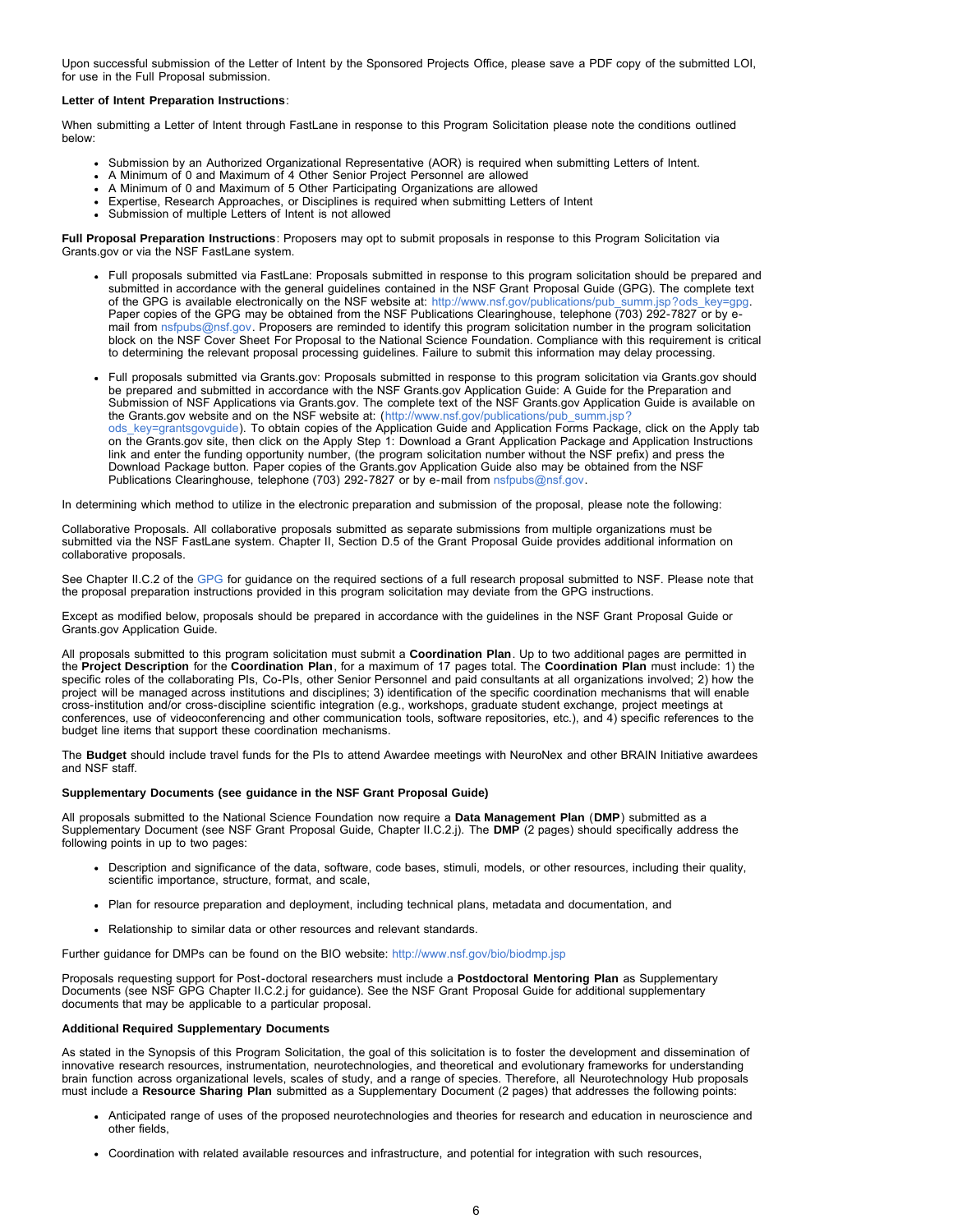- <span id="page-6-1"></span>Strategy for disseminating the neurotechnology resource rapidly to users that are most likely to benefit from its development,
- Plans for outreach and community input, and
- Anticipated implementation timetable and strategy for evaluation and management over the course of the award period.

All Theory Team proposals must include a **Synergistic Activities Plan** (2 pages) submitted as a Supplementary Document that should address the following points:

- Proposed interactions and collaborations with other institutions and sectors, as appropriate,
- Plans for seminar series, colloquia, workshops, conferences, visitor programs, summer schools, and related activities, as appropriate,
- Plans for outreach and community input, and
- Anticipated implementation timetable and strategy for evaluation and management over the course of the award period.

#### **Additional Required Documentation**

A PDF copy of the corresponding **Letter of Intent** must be included as a **single-copy document**, not as a supplementary document.

Applicants must complete the Proposal Classification Form. The Proposal Classification Form is required for all submissions to BIO; FastLane will not allow processing of the proposal without it.

Proposals containing special information or supplementary documentation that has not been explicitly allowed in the GPG or this solicitation, such as article reprints or preprints, or appendices, will be returned without review.

#### **Additional Related Funding Opportunities**

Projects that would fit within the scope of existing programs should be submitted to those programs. For example, the Advances in Biological Informatics (ABI) ([NSF 15-582\)](https://www.nsf.gov/publications/pub_summ.jsp?WT.z_pims_id=5444&ods_key=nsf15582) program supports innovation and development of cyberinfrastructure resources that are applicable to a broad range of biological research questions, including new tools that scale to complex biological data. Theoretical research on data structures and the design of easy-to-use interfaces and tools for data input, manipulation, analysis, and extraction, and the development of innovative knowledge bases are also supported by ABI.

The Division of Behavioral and Cognitive Sciences (BCS) in the Directorate for Social, Behavioral, and Economics Sciences supports research on the neural basis of human cognition, behavior, and development.

The Division of Advanced Cyberinfrastructure (ACI) in the Directorate for Computer and Information Science and Engineering, in conjunction with BIO and other Directorates, offers funding opportunities for development and deployment of shared cyberinfrastructure projects and resources at the institutional, regional and national scales, in advanced computing infrastructure, data and software infrastructure, workflow systems, and cyberinfrastructure areas.

The Information and Intelligent Systems Division (IIS) of the Directorate for Computer and Information Science and Engineering supports computer science research on integration of information and informatics applications in all sciences, including biology.

# <span id="page-6-0"></span>**B. Budgetary Information**

### **Cost Sharing:**

Inclusion of voluntary committed cost sharing is prohibited.

# **C. Due Dates**

**Letter of Intent Due Date(s)** *(required)* (due by 5 p.m. submitter's local time):

September 02, 2016

**Full Proposal Deadline(s)** (due by 5 p.m. submitter's local time):

October 21, 2016

# <span id="page-6-2"></span>**D. FastLane/Grants.gov Requirements**

### **For Proposals Submitted Via FastLane:**

To prepare and submit a proposal via FastLane, see detailed technical instructions available at: [https://www.fastlane.nsf.gov/a1/newstan.htm.](https://www.fastlane.nsf.gov/a1/newstan.htm) For FastLane user support, call the FastLane Help Desk at 1-800- 673-6188 or e-mail [fastlane@nsf.gov.](mailto:fastlane@nsf.gov) The FastLane Help Desk answers general technical questions related to the use of the FastLane system. Specific questions related to this program solicitation should be referred to the NSF program staff contact(s) listed in Section VIII of this funding opportunity.

### **For Proposals Submitted Via Grants.gov:**

Before using Grants.gov for the first time, each organization must register to create an institutional profile. Once registered, the applicant's organization can then apply for any federal grant on the Grants.gov website. Comprehensive information about using Grants.gov is available on the Grants.gov Applicant Resources webpage: [http://www.grants.gov/web/grants/applicants.html.](http://www.grants.gov/web/grants/applicants.html) In addition, the NSF Grants.gov Application Guide (see link in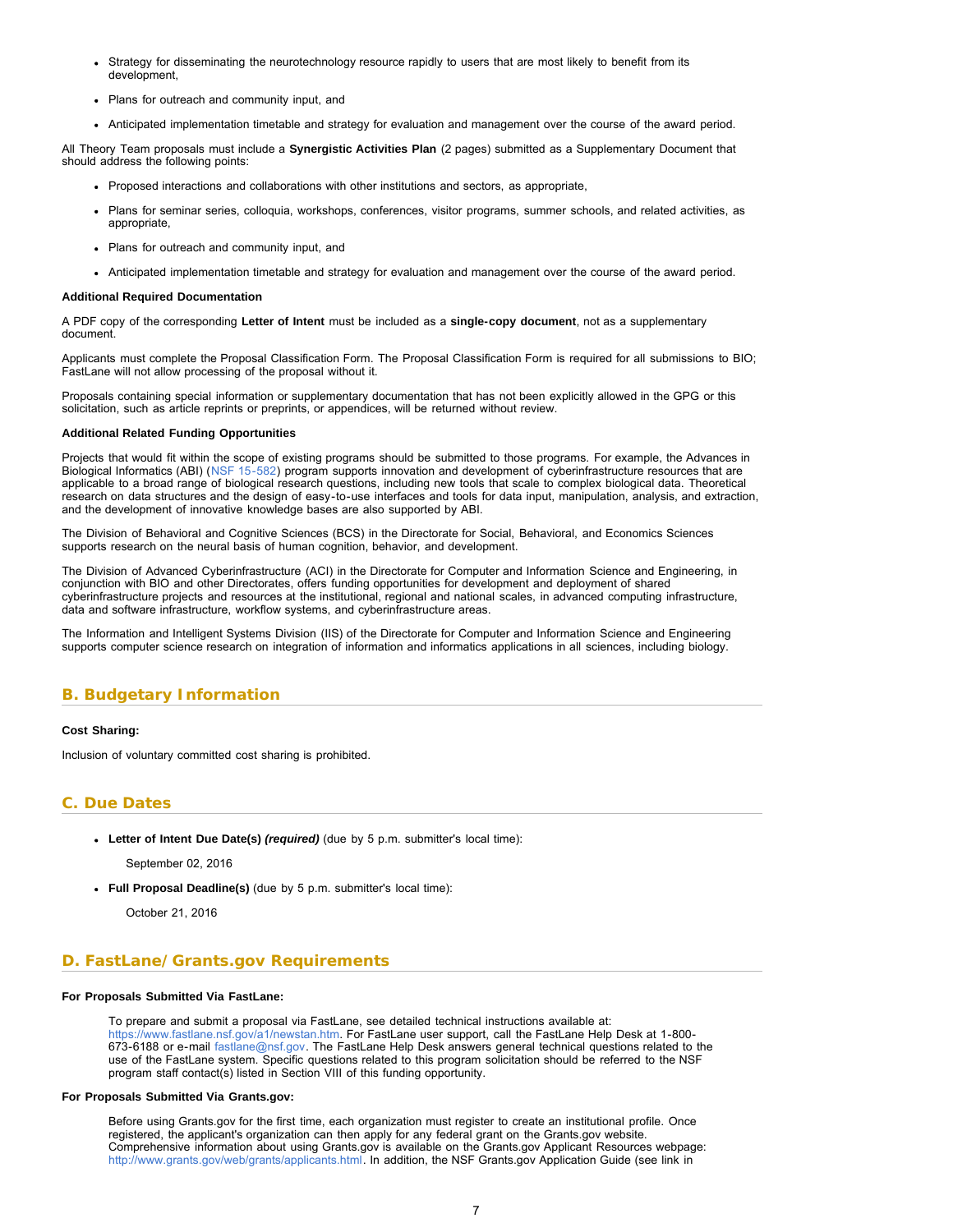Section V.A) provides instructions regarding the technical preparation of proposals via Grants.gov. For Grants.gov user support, contact the Grants.gov Contact Center at 1-800-518-4726 or by email: [support@grants.gov](mailto:support@grants.gov). The Grants.gov Contact Center answers general technical questions related to the use of Grants.gov. Specific questions related to this program solicitation should be referred to the NSF program staff contact(s) listed in Section VIII of this solicitation.

*Submitting the Proposal:* Once all documents have been completed, the Authorized Organizational Representative (AOR) must submit the application to Grants.gov and verify the desired funding opportunity and agency to which the application is submitted. The AOR must then sign and submit the application to Grants.gov. The completed application will be transferred to the NSF FastLane system for further processing.

Proposers that submitted via FastLane are strongly encouraged to use FastLane to verify the status of their submission to NSF. For proposers that submitted via Grants.gov, until an application has been received and validated by NSF, the Authorized Organizational Representative may check the status of an application on Grants.gov. After proposers have received an e-mail notification from NSF, Research.gov should be used to check the status of an application.

# <span id="page-7-0"></span>**VI. NSF PROPOSAL PROCESSING AND REVIEW PROCEDURES**

Proposals received by NSF are assigned to the appropriate NSF program for acknowledgement and, if they meet NSF requirements, for review. All proposals are carefully reviewed by a scientist, engineer, or educator serving as an NSF Program Officer, and usually by three to ten other persons outside NSF either as *ad hoc* reviewers, panelists, or both, who are experts in the particular fields represented by the proposal. These reviewers are selected by Program Officers charged with oversight of the review process. Proposers are invited to suggest names of persons they believe are especially well qualified to review the proposal and/or persons they would prefer not review the proposal. These suggestions may serve as one source in the reviewer selection process at the Program Officer's discretion. Submission of such names, however, is optional. Care is taken to ensure that reviewers have no conflicts of interest with the proposal. In addition, Program Officers may obtain comments from site visits before recommending final action on proposals. Senior NSF staff further review recommendations for awards. A flowchart that depicts the entire NSF proposal and award process (and associated timeline) is included in the [GPG](http://www.nsf.gov/publications/pub_summ.jsp?ods_key=gpg) as Exhibit III-1.

A comprehensive description of the Foundation's merit review process is available on the NSF website at: [http://www.nsf.gov/bfa/dias/policy/merit\\_review/](http://www.nsf.gov/bfa/dias/policy/merit_review/).

Proposers should also be aware of core strategies that are essential to the fulfillment of NSF's mission, as articulated in *[Investing in](http://www.nsf.gov/publications/pub_summ.jsp?ods_key=nsf14043) [Science, Engineering, and Education for the Nation's Future: NSF Strategic Plan for 2014-2018](http://www.nsf.gov/publications/pub_summ.jsp?ods_key=nsf14043)*. These strategies are integrated in the program planning and implementation process, of which proposal review is one part. NSF's mission is particularly wellimplemented through the integration of research and education and broadening participation in NSF programs, projects, and activities.

One of the strategic objectives in support of NSF's mission is to foster integration of research and education through the programs, projects, and activities it supports at academic and research institutions. These institutions must recruit, train, and prepare a diverse STEM workforce to advance the frontiers of science and participate in the U.S. technology-based economy. NSF's contribution to the national innovation ecosystem is to provide cutting-edge research under the guidance of the Nation's most creative scientists and engineers. NSF also supports development of a strong science, technology, engineering, and mathematics (STEM) workforce by investing in building the knowledge that informs improvements in STEM teaching and learning.

NSF's mission calls for the broadening of opportunities and expanding participation of groups, institutions, and geographic regions that are underrepresented in STEM disciplines, which is essential to the health and vitality of science and engineering. NSF is committed to this principle of diversity and deems it central to the programs, projects, and activities it considers and supports.

# <span id="page-7-1"></span>**A. Merit Review Principles and Criteria**

The National Science Foundation strives to invest in a robust and diverse portfolio of projects that creates new knowledge and enables breakthroughs in understanding across all areas of science and engineering research and education. To identify which projects to support, NSF relies on a merit review process that incorporates consideration of both the technical aspects of a proposed project and its potential to contribute more broadly to advancing NSF's mission "to promote the progress of science; to advance the national health, prosperity, and welfare; to secure the national defense; and for other purposes." NSF makes every effort to conduct a fair, competitive, transparent merit review process for the selection of projects.

### **1. Merit Review Principles**

These principles are to be given due diligence by PIs and organizations when preparing proposals and managing projects, by reviewers when reading and evaluating proposals, and by NSF program staff when determining whether or not to recommend proposals for funding and while overseeing awards. Given that NSF is the primary federal agency charged with nurturing and supporting excellence in basic research and education, the following three principles apply:

- All NSF projects should be of the highest quality and have the potential to advance, if not transform, the frontiers of knowledge.
- NSF projects, in the aggregate, should contribute more broadly to achieving societal goals. These "Broader Impacts" may be accomplished through the research itself, through activities that are directly related to specific research projects, or through activities that are supported by, but are complementary to, the project. The project activities may be based on previously established and/or innovative methods and approaches, but in either case must be well justified.
- Meaningful assessment and evaluation of NSF funded projects should be based on appropriate metrics, keeping in mind the likely correlation between the effect of broader impacts and the resources provided to implement projects. If the size of the activity is limited, evaluation of that activity in isolation is not likely to be meaningful. Thus, assessing the effectiveness of these activities may best be done at a higher, more aggregated, level than the individual project.

With respect to the third principle, even if assessment of Broader Impacts outcomes for particular projects is done at an aggregated level, PIs are expected to be accountable for carrying out the activities described in the funded project. Thus, individual projects should include clearly stated goals, specific descriptions of the activities that the PI intends to do, and a plan in place to document the outputs of those activities.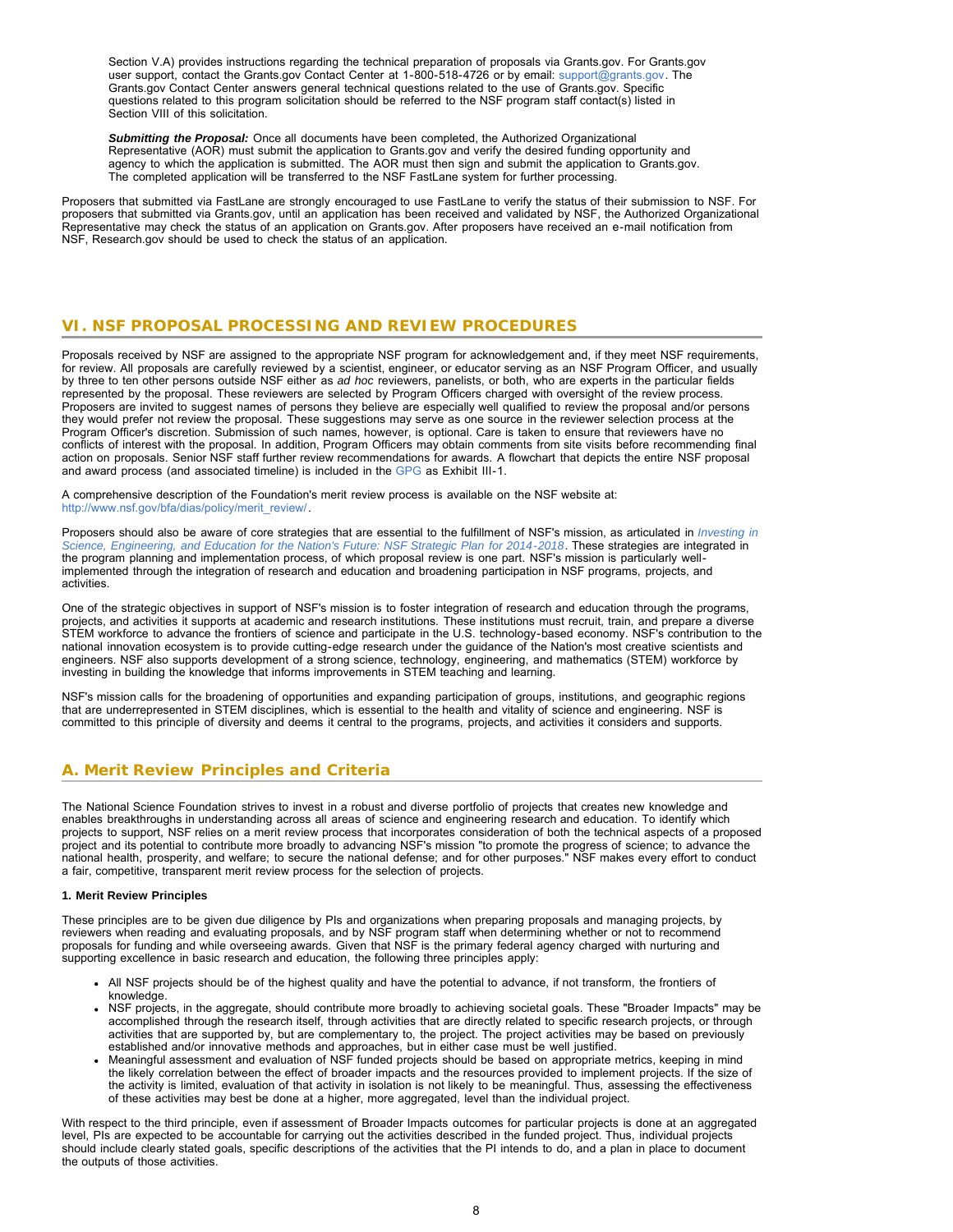These three merit review principles provide the basis for the merit review criteria, as well as a context within which the users of the criteria can better understand their intent.

### **2. Merit Review Criteria**

All NSF proposals are evaluated through use of the two National Science Board approved merit review criteria. In some instances, however, NSF will employ additional criteria as required to highlight the specific objectives of certain programs and activities.

The two merit review criteria are listed below. **Both** criteria are to be given **full consideration** during the review and decisionmaking processes; each criterion is necessary but neither, by itself, is sufficient. Therefore, proposers must fully address both criteria. ([GPG](http://www.nsf.gov/publications/pub_summ.jsp?ods_key=gpg) Chapter II.C.2.d.i. contains additional information for use by proposers in development of the Project Description section of the proposal.) Reviewers are strongly encouraged to review the criteria, including [GPG](http://www.nsf.gov/publications/pub_summ.jsp?ods_key=gpg) Chapter II.C.2.d.i., prior to the review of a proposal.

When evaluating NSF proposals, reviewers will be asked to consider what the proposers want to do, why they want to do it, how they plan to do it, how they will know if they succeed, and what benefits could accrue if the project is successful. These issues apply both to the technical aspects of the proposal and the way in which the project may make broader contributions. To that end, reviewers will be asked to evaluate all proposals against two criteria:

- **Intellectual Merit:** The Intellectual Merit criterion encompasses the potential to advance knowledge; and **Broader Impacts:** The Broader Impacts criterion encompasses the potential to benefit society and contribute to the
- achievement of specific, desired societal outcomes.

The following elements should be considered in the review for both criteria:

- 1. What is the potential for the proposed activity to
	- a. Advance knowledge and understanding within its own field or across different fields (Intellectual Merit); and b. Benefit society or advance desired societal outcomes (Broader Impacts)?
- 2. To what extent do the proposed activities suggest and explore creative, original, or potentially transformative concepts?
- 3. Is the plan for carrying out the proposed activities well-reasoned, well-organized, and based on a sound rationale? Does the plan incorporate a mechanism to assess success?
- 4. How well qualified is the individual, team, or organization to conduct the proposed activities?
- 5. Are there adequate resources available to the PI (either at the home organization or through collaborations) to carry out the proposed activities?

Broader impacts may be accomplished through the research itself, through the activities that are directly related to specific research projects, or through activities that are supported by, but are complementary to, the project. NSF values the advancement of scientific knowledge and activities that contribute to achievement of societally relevant outcomes. Such outcomes include, but are not limited to: full participation of women, persons with disabilities, and underrepresented minorities in science, technology, engineering, and mathematics (STEM); improved STEM education and educator development at any level; increased public scientific literacy and public engagement with science and technology; improved well-being of individuals in society; development of a diverse, globally competitive STEM workforce; increased partnerships between academia, industry, and others; improved national security; increased economic competitiveness of the United States; and enhanced infrastructure for research and education.

Proposers are reminded that reviewers will also be asked to review the Data Management Plan and the Postdoctoral Researcher Mentoring Plan, as appropriate.

### **Additional Solicitation Specific Review Criteria**

In addition to the review criteria outlined above, it is suggested that reviewers focus on the following critical aspects of the proposed work:

- The research questions driving the proposed neurotechnology hub or theory team proposal,
- The potential catalytic impact and transformative nature of the novel neurotechnology and/or theoretical efforts being proposed,
- For Neurotechnology Hubs, the proposed plans for continued development of the transformative neurotechnologies,
- The potential extension of the proposed projects to other systems and/or species and its potential impact on associated research communities,
- An analysis of the risk and potential benefits of the proposed goals/aims,
- The quality of the integrative activity proposed in the Coordination Plan,
- The quality of the Data Sharing Plan (see [http://www.nsf.gov/bio/pubs/BIODMP\\_Guidance.pdf](http://www.nsf.gov/bio/pubs/BIODMP_Guidance.pdf) for more details), and
- The quality and potential for broad impact of the proposed Resource Sharing Plan (for Neurotechnology Hub proposals) or the proposed Synergistic Activities Plan (for Theory Team proposals).

For those proposals involving multiple organizations, the quality of the Coordination Plan and likelihood of successful project coordination.

Proposals requesting primarily support for the development and maintenance of core facilities will be returned without review.

# <span id="page-8-0"></span>**B. Review and Selection Process**

Proposals submitted in response to this program solicitation will be reviewed by

### Ad hoc Review and/or Panel Review.

Reviewers will be asked to evaluate proposals using two National Science Board approved merit review criteria and, if applicable, additional program specific criteria. A summary rating and accompanying narrative will generally be completed and submitted by each reviewer and/or panel. The Program Officer assigned to manage the proposal's review will consider the advice of reviewers and will formulate a recommendation.

After scientific, technical and programmatic review and consideration of appropriate factors, the NSF Program Officer recommends to the cognizant Division Director whether the proposal should be declined or recommended for award. NSF strives to be able to tell applicants whether their proposals have been declined or recommended for funding within six months. Large or particularly complex proposals or proposals from new awardees may require additional review and processing time. The time interval begins on the deadline or target date, or receipt date, whichever is later. The interval ends when the Division Director acts upon the Program Officer's recommendation.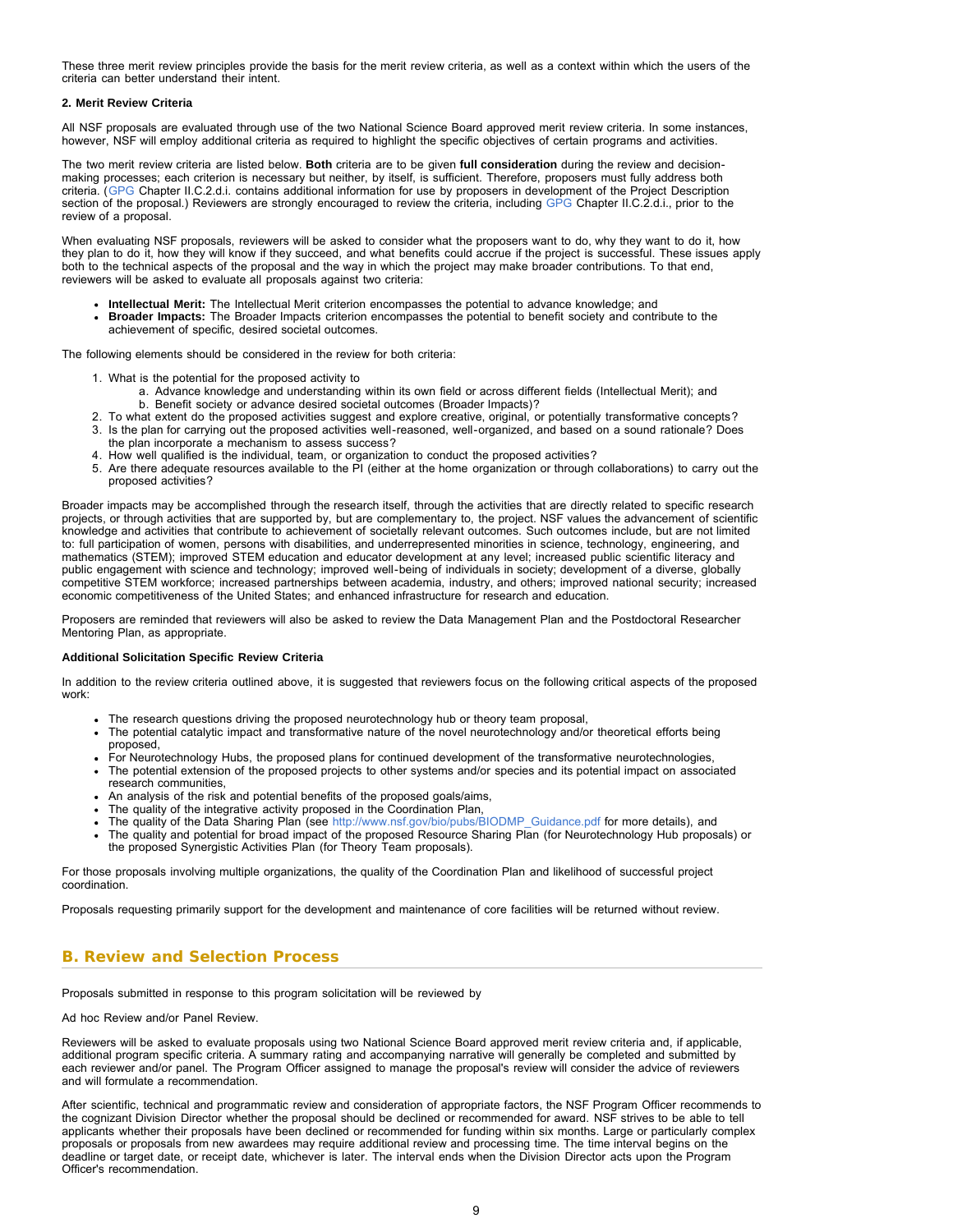After programmatic approval has been obtained, the proposals recommended for funding will be forwarded to the Division of Grants and Agreements for review of business, financial, and policy implications. After an administrative review has occurred, Grants and Agreements Officers perform the processing and issuance of a grant or other agreement. Proposers are cautioned that only a Grants and Agreements Officer may make commitments, obligations or awards on behalf of NSF or authorize the expenditure of funds. No commitment on the part of NSF should be inferred from technical or budgetary discussions with a NSF Program Officer. A Principal Investigator or organization that makes financial or personnel commitments in the absence of a grant or cooperative agreement signed by the NSF Grants and Agreements Officer does so at their own risk.

<span id="page-9-0"></span>Once an award or declination decision has been made, Principal Investigators are provided feedback about their proposals. In all cases, reviews are treated as confidential documents. Verbatim copies of reviews, excluding the names of the reviewers or any reviewer-identifying information, are sent to the Principal Investigator/Project Director by the Program Officer. In addition, the proposer will receive an explanation of the decision to award or decline funding.

# **VII. AWARD ADMINISTRATION INFORMATION**

### <span id="page-9-1"></span> **A. Notification of the Award**

Notification of the award is made to *the submitting organization* by a Grants Officer in the Division of Grants and Agreements. Organizations whose proposals are declined will be advised as promptly as possible by the cognizant NSF Program administering the program. Verbatim copies of reviews, not including the identity of the reviewer, will be provided automatically to the Principal Investigator. (See Section VI.B. for additional information on the review process).

### <span id="page-9-2"></span>**B. Award Conditions**

An NSF award consists of: (1) the award notice, which includes any special provisions applicable to the award and any numbered amendments thereto; (2) the budget, which indicates the amounts, by categories of expense, on which NSF has based its support (or otherwise communicates any specific approvals or disapprovals of proposed expenditures); (3) the proposal referenced in the award notice; (4) the applicable award conditions, such as Grant General Conditions (GC-1)\*; or Research Terms and Conditions\* and (5) any announcement or other NSF issuance that may be incorporated by reference in the award notice. Cooperative agreements also are administered in accordance with NSF Cooperative Agreement Financial and Administrative Terms and Conditions (CA-FATC) and the applicable Programmatic Terms and Conditions. NSF awards are electronically signed by an NSF Grants and Agreements Officer and transmitted electronically to the organization via e-mail.

\*These documents may be accessed electronically on NSF's Website at [http://www.nsf.gov/awards/managing/award\\_conditions.jsp?](http://www.nsf.gov/awards/managing/award_conditions.jsp?org=NSF) [org=NSF.](http://www.nsf.gov/awards/managing/award_conditions.jsp?org=NSF) Paper copies may be obtained from the NSF Publications Clearinghouse, telephone (703) 292-7827 or by e-mail from [nsfpubs@nsf.gov.](mailto:nsfpubs@nsf.gov)

More comprehensive information on NSF Award Conditions and other important information on the administration of NSF awards is contained in the NSF *Award & Administration Guide* (AAG) Chapter II, available electronically on the NSF Website at [http://www.nsf.gov/publications/pub\\_summ.jsp?ods\\_key=aag.](http://www.nsf.gov/publications/pub_summ.jsp?ods_key=aag)

#### **Special Award Conditions:**

Neurotechnology Hub awards will be cooperative agreements that will follow NSF requirements for reporting, and will report on research and integration activities. Additionally, all awardees will agree to attend an annual Awardees meeting composed of other BRAIN Initiative awardees and NSF staff. Awardees are expected to develop policies as appropriate to share resources and data and to accept and implement any other common guidelines and procedures approved at the meeting.

There may be additional reports for the data management practices to conform and integrate with future activities related to a phased approach for developing a national research infrastructure for neuroscience. Site visits may be conducted, and a comprehensive site visit will occur at the end of the second year of the Neurotechnology Hub awards.

# <span id="page-9-3"></span>**C. Reporting Requirements**

For all multi-year grants (including both standard and continuing grants), the Principal Investigator must submit an annual project report to the cognizant Program Officer no later than 90 days prior to the end of the current budget period. (Some programs or awards require submission of more frequent project reports). No later than 120 days following expiration of a grant, the PI also is required to submit a final project report, and a project outcomes report for the general public.

Failure to provide the required annual or final project reports, or the project outcomes report, will delay NSF review and processing of any future funding increments as well as any pending proposals for all identified PIs and co-PIs on a given award. PIs should examine the formats of the required reports in advance to assure availability of required data.

PIs are required to use NSF's electronic project-reporting system, available through Research.gov, for preparation and submission of annual and final project reports. Such reports provide information on accomplishments, project participants (individual and organizational), publications, and other specific products and impacts of the project. Submission of the report via Research.gov constitutes certification by the PI that the contents of the report are accurate and complete. The project outcomes report also must be prepared and submitted using Research.gov. This report serves as a brief summary, prepared specifically for the public, of the nature and outcomes of the project. This report will be posted on the NSF website exactly as it is submitted by the PI.

<span id="page-9-4"></span>More comprehensive information on NSF Reporting Requirements and other important information on the administration of NSF awards is contained in the NSF *Award & Administration Guide* (AAG) Chapter II, available electronically on the NSF Website at [http://www.nsf.gov/publications/pub\\_summ.jsp?ods\\_key=aag.](http://www.nsf.gov/publications/pub_summ.jsp?ods_key=aag)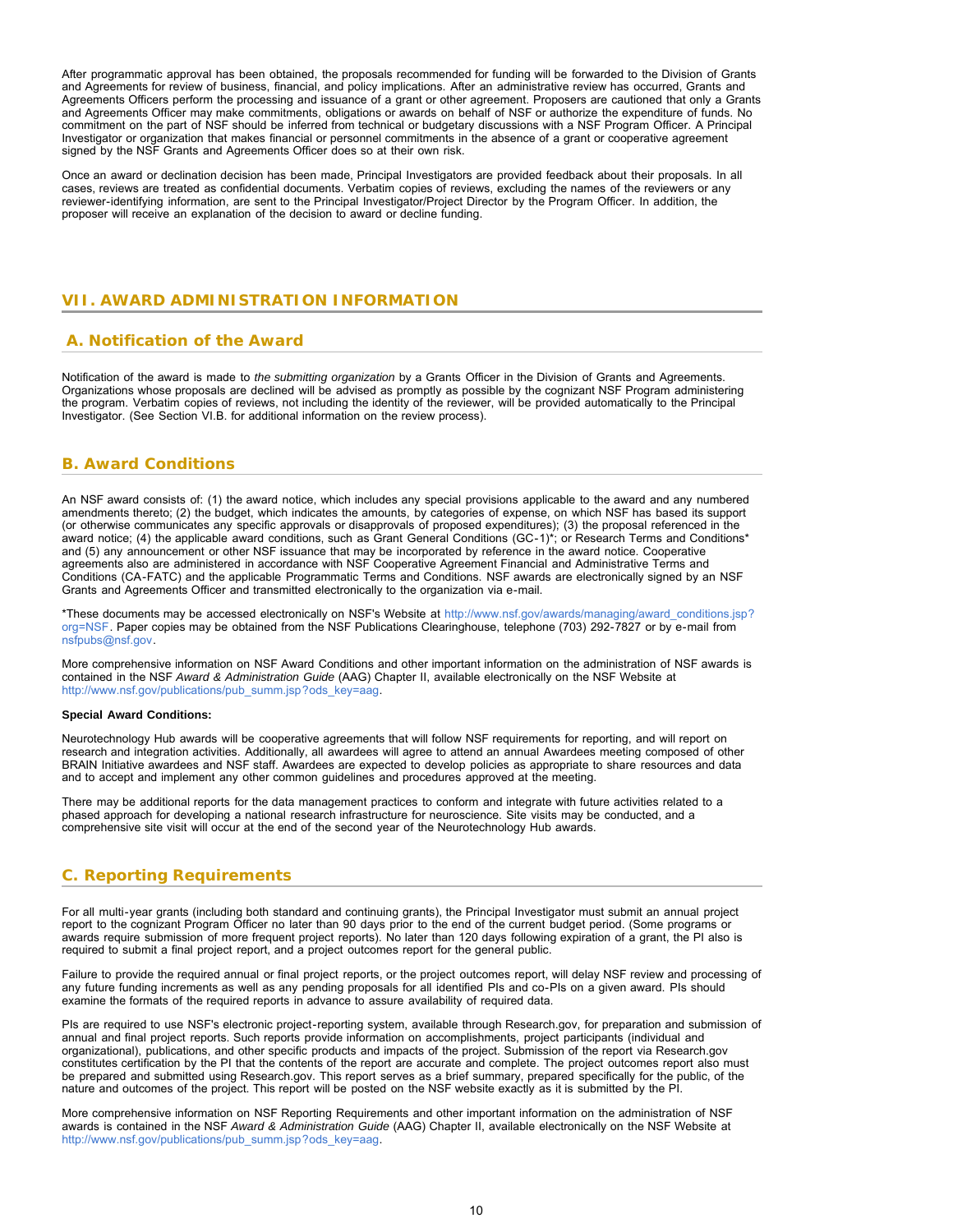### **VIII. AGENCY CONTACTS**

*Please note that the program contact information is current at the time of publishing. See program website for any updates to the points of contact.*

General inquiries regarding this program should be made to:

- Edda Thiels, BIO/IOS, telephone: (703) 292-8167, email: [ETHIELS@nsf.gov](mailto:ETHIELS@nsf.gov)
- Sridhar Raghavachari, BIO/IOS, telephone: (703) 292-4845, email: [sraghava@nsf.gov](mailto:sraghava@nsf.gov)
- Reed S. Beaman, BIO/DBI, telephone: (703) 292-7163, email: [rsbeaman@nsf.gov](mailto:rsbeaman@nsf.gov)
- Krastan B. Blagoev, MPS/PHY, telephone: (703) 292-4666, email: [kblagoev@nsf.gov](mailto:kblagoev@nsf.gov)
- Mary Ann Horn, MPS/DMS, telephone: (703) 292-4879, email: [mhorn@nsf.gov](mailto:mhorn@nsf.gov)
- Christopher Sanford, BIO/DBI, telephone: (703) 292-2209, email: [csanford@nsf.gov](mailto:csanford@nsf.gov)
- Nandini Kannan, MPS/DMS, telephone: (703) 292-8104, email: [nakannan@nsf.gov](mailto:nakannan@nsf.gov)
- David A. Rockcliffe, MPS/CHE, telephone: (703) 292-7123, email: [drockcli@nsf.gov](mailto:drockcli@nsf.gov)
- Aleksandr L. Simonian, MPS/DMR, telephone: (703) 292-2191, email: [asimonia@nsf.gov](mailto:asimonia@nsf.gov)
- Mona Zaghloul, ENG/ECCS, telephone: (703) 292-8339, email: [mzaghlou@nsf.gov](mailto:mzaghlou@nsf.gov)
- Alumit Ishai, SBE/BCS, telephone: (703) 292-5145, email: [aishai@nsf.gov](mailto:aishai@nsf.gov)

For questions related to the use of FastLane, contact:

FastLane Help Desk, telephone: 1-800-673-6188; e-mail: [fastlane@nsf.gov.](mailto:fastlane@nsf.gov)

For questions relating to Grants.gov contact:

Grants.gov Contact Center: If the Authorized Organizational Representatives (AOR) has not received a confirmation message from Grants.gov within 48 hours of submission of application, please contact via telephone: 1-800-518-4726; email: [support@grants.gov.](mailto:support@grants.gov)

### <span id="page-10-0"></span>**IX. OTHER INFORMATION**

The NSF website provides the most comprehensive source of information on NSF Directorates (including contact information), programs and funding opportunities. Use of this website by potential proposers is strongly encouraged. In addition, "NSF Update" is an information-delivery system designed to keep potential proposers and other interested parties apprised of new NSF funding opportunities and publications, important changes in proposal and award policies and procedures, and upcoming NSF [Grants](http://www.nsf.gov/bfa/dias/policy/outreach.jsp) [Conferences.](http://www.nsf.gov/bfa/dias/policy/outreach.jsp) Subscribers are informed through e-mail or the user's Web browser each time new publications are issued that match their identified interests. "NSF Update" also is available on [NSF's website.](http://www.nsf.gov/cgi-bin/good-bye?https://public.govdelivery.com/accounts/USNSF/subscriber/new?topic_id=USNSF_179)

Grants.gov provides an additional electronic capability to search for Federal government-wide grant opportunities. NSF funding opportunities may be accessed via this mechanism. Further information on Grants.gov may be obtained at [http://www.grants.gov.](http://www.grants.gov/)

### **ABOUT THE NATIONAL SCIENCE FOUNDATION**

The National Science Foundation (NSF) is an independent Federal agency created by the National Science Foundation Act of 1950, as amended (42 USC 1861-75). The Act states the purpose of the NSF is "to promote the progress of science; [and] to advance the national health, prosperity, and welfare by supporting research and education in all fields of science and engineering."

NSF funds research and education in most fields of science and engineering. It does this through grants and cooperative agreements to more than 2,000 colleges, universities, K-12 school systems, businesses, informal science organizations and other research organizations throughout the US. The Foundation accounts for about one-fourth of Federal support to academic institutions for basic research.

NSF receives approximately 55,000 proposals each year for research, education and training projects, of which approximately 11,000 are funded. In addition, the Foundation receives several thousand applications for graduate and postdoctoral fellowships. The agency operates no laboratories itself but does support National Research Centers, user facilities, certain oceanographic vessels and Arctic and Antarctic research stations. The Foundation also supports cooperative research between universities and industry, US participation in international scientific and engineering efforts, and educational activities at every academic level.

*Facilitation Awards for Scientists and Engineers with Disabilities* provide funding for special assistance or equipment to enable persons with disabilities to work on NSF-supported projects. See Grant Proposal Guide Chapter II, Section D.2 for instructions regarding preparation of these types of proposals.

The National Science Foundation has Telephonic Device for the Deaf (TDD) and Federal Information Relay Service (FIRS) capabilities that enable individuals with hearing impairments to communicate with the Foundation about NSF programs, employment or general information. TDD may be accessed at (703) 292-5090 and (800) 281-8749, FIRS at (800) 877-8339.